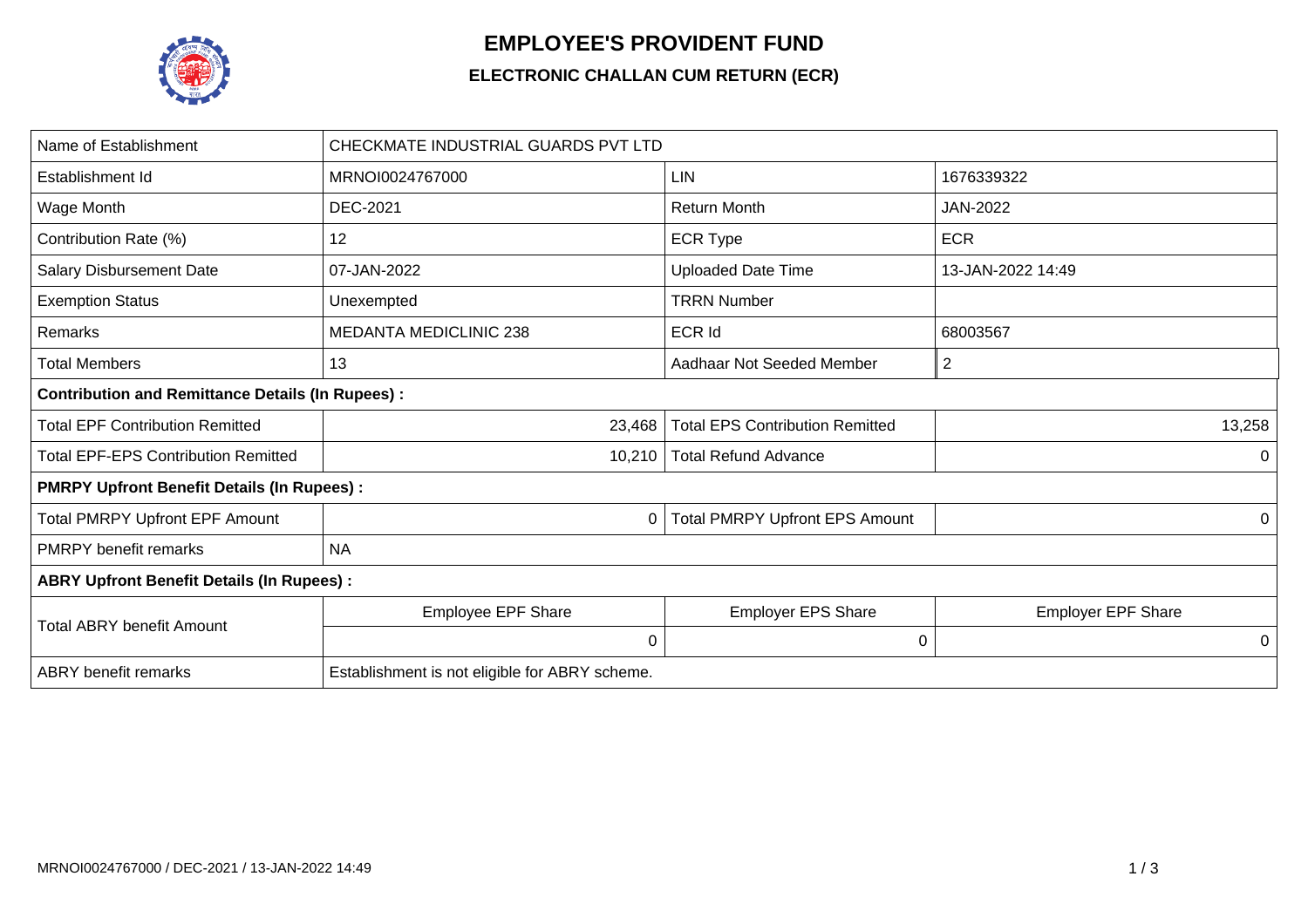## Member Details :-

|                |                             | Name as per                         |                                               | Wages        |            |            | <b>Contribution Remitted</b> |           |             |           |                    | <b>PMRPY / ABRY Benefit</b> |                                |                       | <b>Posting</b>  |                                  |
|----------------|-----------------------------|-------------------------------------|-----------------------------------------------|--------------|------------|------------|------------------------------|-----------|-------------|-----------|--------------------|-----------------------------|--------------------------------|-----------------------|-----------------|----------------------------------|
| SI. No.        | <b>UAN</b>                  | <b>ECR</b>                          | <b>UAN</b><br><b>Repository</b>               | <b>Gross</b> | <b>EPF</b> | <b>EPS</b> | <b>EDLI</b>                  | <b>EE</b> | <b>EPS</b>  | <b>ER</b> | <b>NCP</b><br>Days | <b>Refunds</b>              | <b>Pension</b><br><b>Share</b> | ER PF<br><b>Share</b> | <b>EE Share</b> | <b>Location of</b><br>the member |
| -1             | 100775496149                | <b>AMAR RAM</b>                     | <b>AMAR RAM</b>                               | 31,594       | 18,920     | 15,000     | 15,000                       | 2,270     | 1,250       | 1,020     | 5                  | $\Omega$                    |                                |                       |                 | N.A.                             |
| 2              | 101569893941                | AMIR JHA                            | AMIR JHA                                      | 32,213       | 19,291     | 15,000     | 15,000                       | 2,315     | 1,250       | 1,065     | 5                  | 0                           |                                |                       |                 | N.A.                             |
| 3              | 101160981485                | <b>DEVENDRA</b><br><b>KUMAR</b>     | <b>DEVENDRA</b><br><b>KUMAR</b>               | 29,735       | 17,807     | 15,000     | 15,000                       | 2,137     | 1,250       | 887       | $\overline{7}$     | 0                           |                                |                       |                 | N.A.                             |
| $\overline{4}$ | 100979604753                | <b>DHEERENDRA</b><br><b>KUMAR</b>   | <b>DHEERENDR</b><br>A KUMAR                   | 33,326       | 20,033     | 15,000     | 15,000                       | 2,404     | 1,250       | 1,154     | $\overline{4}$     | $\mathbf 0$                 |                                |                       |                 | N.A.                             |
| 5              | 10025320609                 | <b>NAWLESH</b><br><b>KUMAR</b>      | <b>KAMLESH</b><br><b>KUMAR</b>                | 32,791       | 17,537     | 15,000     | 15,000                       | 2,104     | 1,250       | 854       | 5                  | $\Omega$                    |                                |                       |                 | N.A.                             |
| 6              | 101760508992                | <b>LAKHAN SINGH</b>                 | LAKHAN<br><b>SINGH</b>                        | 15,325       | 9,178      | $\Omega$   | 9,178                        | 1,101     | $\mathbf 0$ | 1,101     | 16                 | $\Omega$                    |                                |                       |                 | N.A.                             |
| $\overline{7}$ | 100520691315                | <b>MACLEENA</b>                     | <b>MACLINA</b>                                | 23,653       | 14,165     | 14,165     | 14,165                       | 1,700     | 1,180       | 520       | 10                 | $\Omega$                    |                                |                       |                 | N.A.                             |
| 8              | 10071944139<br>$\mathbf{0}$ | MANOJ SINGH<br><b>PRIHAR</b>        | <b>MANOJ</b><br><b>SINGH</b><br>PRIHAR        | 11,238       | 6,730      | 6,730      | 6,730                        | 808       | 561         | 247       | 20                 | 0                           |                                |                       |                 | N.A.                             |
| 9              | 101314241827                | PUSPA RAI                           | PUSHPA RAI                                    | 28,159       | 16,863     | 15,000     | 15,000                       | 2.024     | 1,250       | 774       | 6                  | 0                           |                                |                       |                 | N.A.                             |
| 10             | 100293974941                | RAJEEV KUMAR                        | <b>RAJEEV</b><br><b>KUMAR</b>                 | 10,265       | 4,047      | 4,047      | 4,047                        | 486       | 337         | 149       | 25                 | 0                           |                                |                       |                 | N.A.                             |
| 11             | 100711483713                | <b>RAJESH KUMAR</b>                 | <b>RAJESH</b><br><b>KUMAR</b>                 | 27.160       | 14,165     | 14,165     | 14,165                       | 1,700     | 1,180       | 520       | 10                 | 0                           |                                |                       |                 | N.A.                             |
| 12             | 100333543436                | <b>SANJAY KUMAR</b><br><b>SINGH</b> | <b>SANJAY</b><br><b>KUMAR</b><br><b>SINGH</b> | 32,791       | 17,537     | 15,000     | 15,000                       | 2,104     | 1,250       | 854       | 5                  | 0                           |                                |                       |                 | N.A.                             |
| 13             | 101508657065                | <b>SONU KUMAR</b>                   | SONU<br><b>KUMAR</b>                          | 32,213       | 19,291     | 15,000     | 15,000                       | 2,315     | 1,250       | 1,065     | 5                  | U                           |                                |                       |                 | N.A.                             |